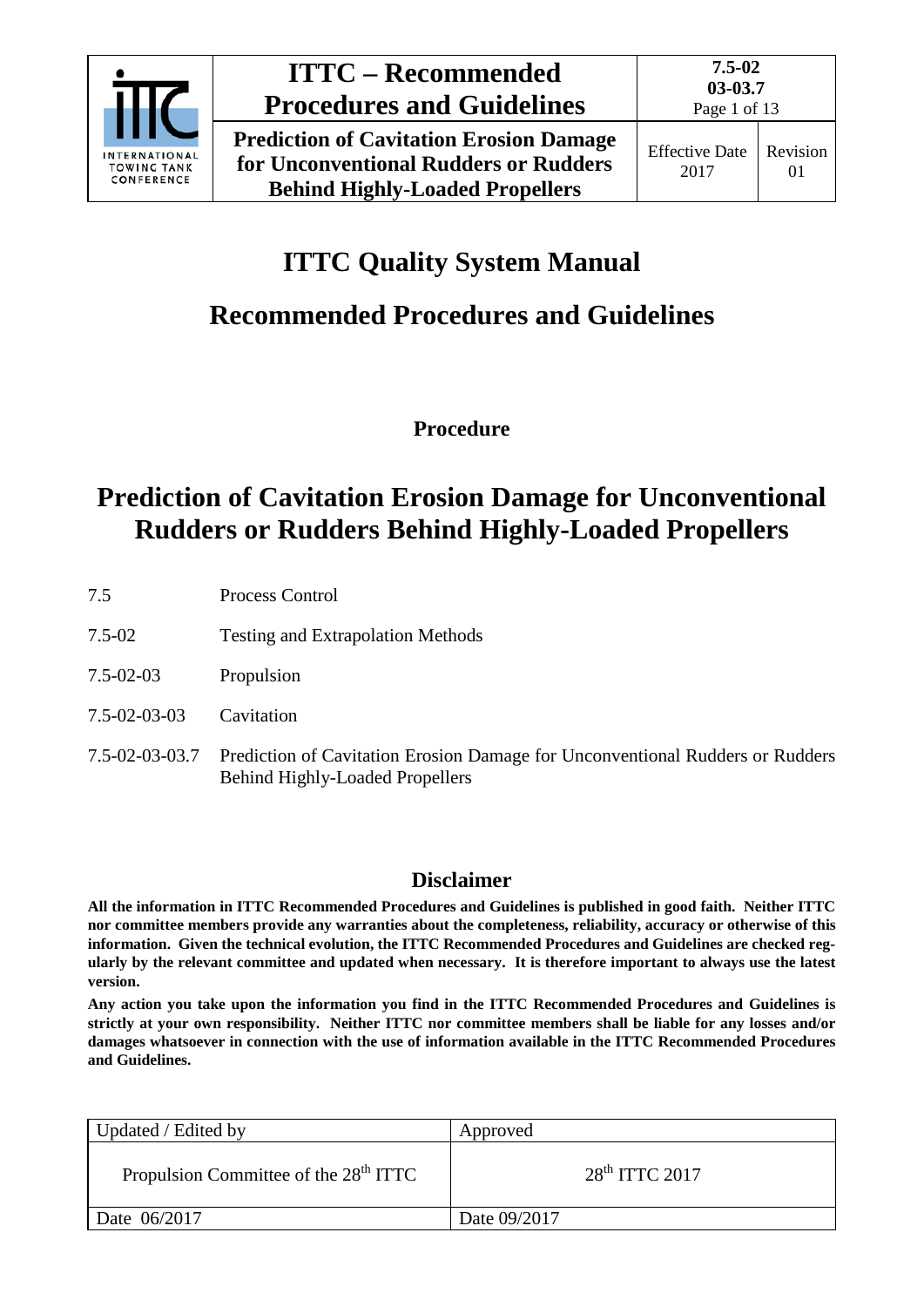

**Prediction of Cavitation Erosion Damage for Unconventional Rudders or Rudders Behind Highly-Loaded Propellers**

# **Table of Contents**

| <b>PURPOSE OF PROCEDURE 3</b><br>1. |                                  |  |
|-------------------------------------|----------------------------------|--|
| 2.                                  | <b>MODEL-SCALE EXPERIMENTS 3</b> |  |
|                                     |                                  |  |
| 2.1.1                               | Model Size and Manufacture. . 3  |  |
| 2.1.2                               |                                  |  |
| 2.1.3                               | Wake Field Simulation 4          |  |
|                                     | 2.1.4 Rudder Part Model          |  |
|                                     |                                  |  |
| 2.1.6                               |                                  |  |
|                                     | 2.2 Consideration for Rudder     |  |
|                                     |                                  |  |
|                                     |                                  |  |
|                                     |                                  |  |
| 3.                                  |                                  |  |
| 3.1 Assessment of Erosiveness  6    |                                  |  |

| 3.2 | <b>Recommendations for</b><br><b>Unconventional Rudder</b> |  |
|-----|------------------------------------------------------------|--|
|     | 4. NUMERICAL METHOD 7                                      |  |
|     | 4.1 Numerical Methodologies7                               |  |
|     | 4.1.1 Potential-Flow Approach7                             |  |
|     | 4.1.2 Viscous-Flow Approach7                               |  |
|     | 4.2 Consideration for the Rudder                           |  |
|     | <b>4.3 Guidelines for Numerical</b>                        |  |
| 5.  | <b>KEY PARAMETERS 11</b>                                   |  |
|     |                                                            |  |
|     | 6.1 Uncertainty Analysis 11                                |  |
|     | 6.2 Benchmark Tests 12                                     |  |
|     |                                                            |  |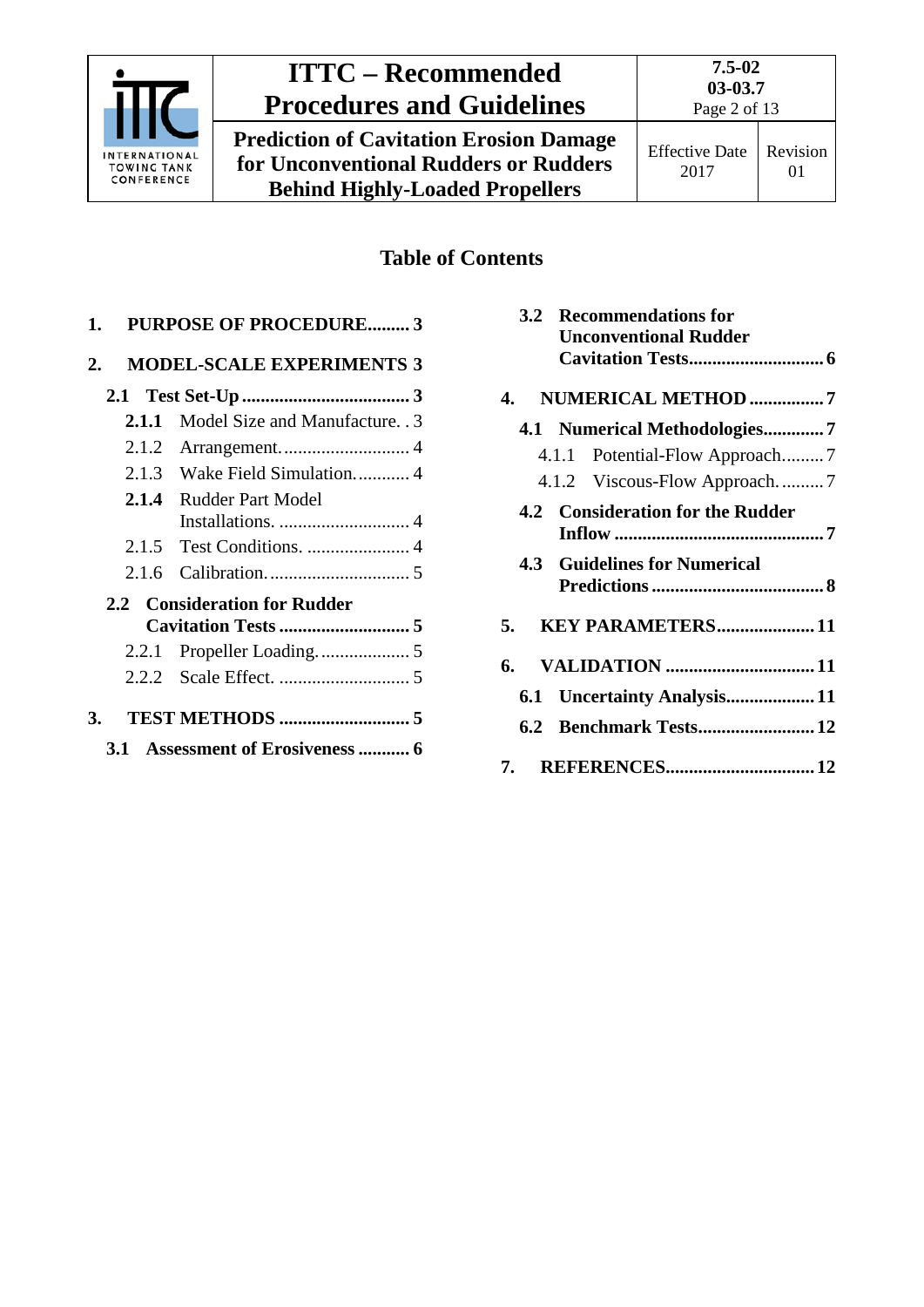

## **Prediction of Cavitation Erosion Damage for Unconventional Rudders or Rudders Behind Highly-Loaded Propellers**

### <span id="page-2-0"></span>**1. PURPOSE OF PROCEDURE**

The purpose of this procedure is to provide guidelines and to ensure reliable experimental and numerical approaches for predicting the cavitation and erosion damage on "unconventional" rudders and on rudders behind highlyloaded propellers.

The considered procedure of the erosion prediction is intended to be conducted in a cavitation tunnel, sometimes in combination with numerical simulation. Therefore, the model test for the erosion risk assessment of the rudders should be conducted to meet the reliable procedures of the standard propeller cavitation test recommended by the ITTC (2002a) and the experimental procedure for cavitation erosion on propellers, rudders, and appendages recommended by the ITTC (2005a).

A numerical approach for the cavitation erosion, universally accepted in the field of hydrodynamics, has not yet been developed. Hence, in practice, rudder designers can use indirect information - such as the pressure distribution on the rudder surface - obtained from numerical methods as a modelling procedure that complements the experimental approach.

To enhance the reliability of the experimental or numerical prediction procedures, it is required to perform frequent full-scale rudder cavitation observations and to study the correlation between the predicted and observed data.

For additional information and background on the cavitation for unconventional rudders or for rudders behind highly-loaded propellers, the reader can refer to the report by the Specialist Committee on Cavitation for the 25<sup>th</sup> ITTC. In addition, based on full-scale experience, Friesch (2003) and Bark et al. (2004) have further expressed the importance of this cavitation issue.

#### <span id="page-2-1"></span>**2. MODEL-SCALE EXPERIMENTS**

The prediction of cavitation erosion on rudders almost always involves experimental testing of a model-scale rudder. This section includes a number of important considerations for this type of testing.

#### <span id="page-2-2"></span>**2.1 Test Set-Up**

The test engineer must be careful in setting up model-scale cavitation experiments-since the model geometry, the arrangement of the model parts, the size of the model parts, the flow conditions, and the instrumentation will all influence the test results and impact the final cavitation prediction.

#### <span id="page-2-3"></span>**2.1.1** Model Size and Manufacture.

In conducting a model-scale test, one should use as large a model size as possible to achieve the highest possible Reynolds number, within the capacity constraint of the test facilities and within an acceptable range of test-section blockage. A large model size is especially important for the semi-spade rudders, where the gap between the horn and the blade at typical model scale is too narrow to represent flow through the gap. A larger part of a rudder can give better full-scale similarity of the cavitation pattern around the gap.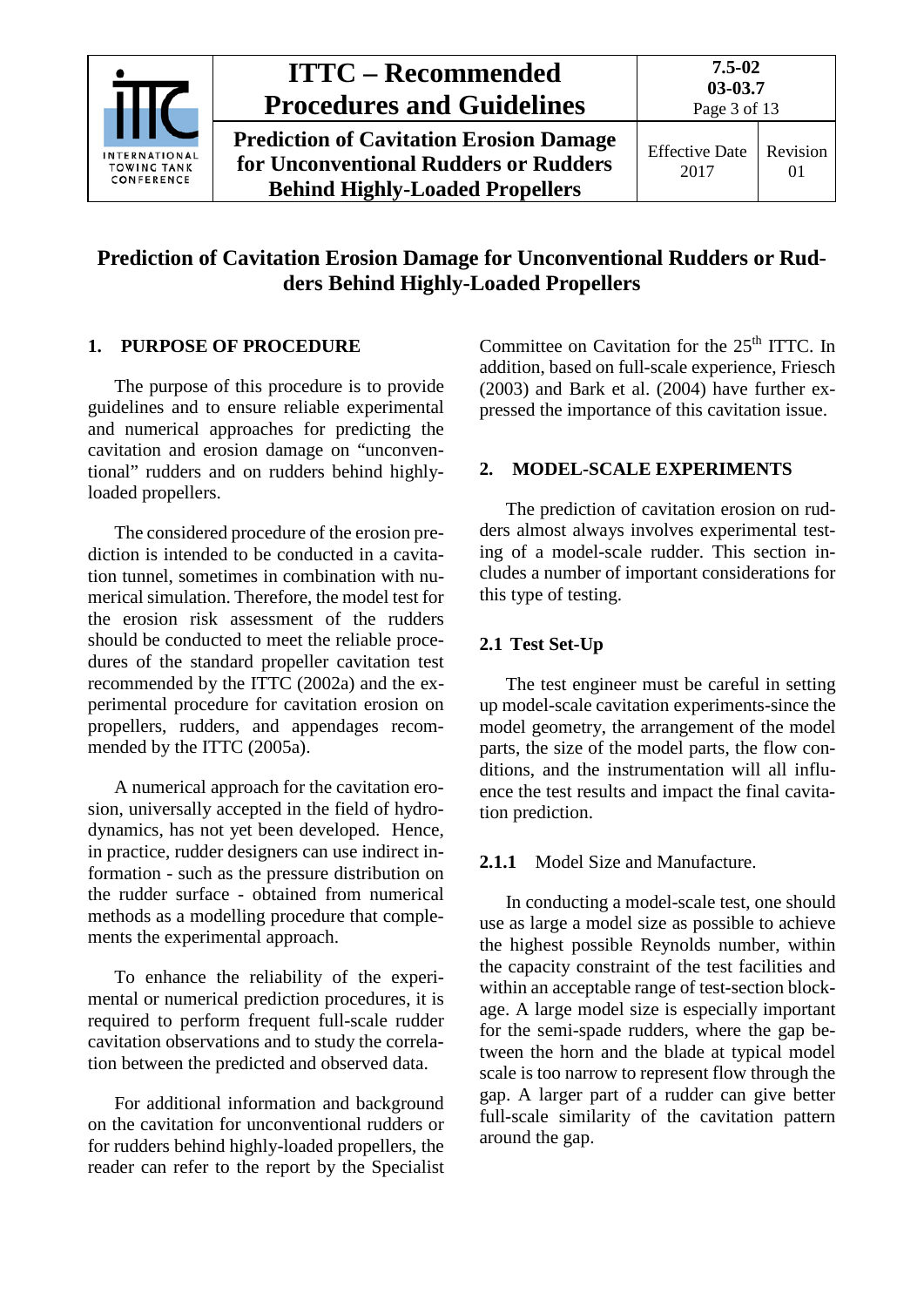

Also, both the model propeller and the model rudder must have sufficient and consistent geometry accuracy to study the characteristics of cavitating propeller tip and hub vortices interacting with the rudder surface.

Especially, for the test at non-zero angles of the rudder, the rotation axis of the rudder should be placed in the same position as the full-scale geometry.

### <span id="page-3-0"></span>2.1.2 Arrangement.

For the rudder behind a propeller, the distance between the propeller and the rudder can have a remarkable influence on the propeller loading. As a result, this distance can affect the cavitation characteristics on both the rudder and the propeller and should therefore reflect the full scale situation.

#### <span id="page-3-1"></span>2.1.3 Wake Field Simulation.

The flow around the rudder is affected by the propeller loading, which is governed by the inflow to the propeller. To represent the cavitation on the rudder, the propeller inflow should be realistically simulated. In normal practice, one uses the nominal wake distribution (either for the model or scaled to full scale) as the target wake for the experiment.

For all model configuration options, it is recommended to include as many as possible of the stern appendages. In the case where the propeller has an inclined shaft with shaft brackets, one can use an oblique inflow and an arrangement of the shaft brackets. Wherever possible, one should conduct the cavitation test with the complete ship model—including propeller(s), rudder(s), and all other appendages.

Some investigators have discussed the use of the full-scale wake for erosion tests, taking the estimated full-scale wake from flow calculations. However, the universal law for the fullscale wake, which can be applied to all kinds of vessels, has not yet been developed.

#### <span id="page-3-2"></span>**2.1.4** Rudder Part Model Installations.

For tests that focus on the improvement of rudder gap cavitation, one can install a partial model that is suitable to allow a larger scale and thus larger gaps. Those tests normally do not allow the installation of a complete ship model, but the use of a model propeller upstream of the rudder must be advocated.

### <span id="page-3-3"></span>2.1.5 Test Conditions.

In a cavitation tunnel the model test conditions should satisfy the same propeller working conditions as predicted for full scale. For a cavitation erosion test procedure, the ITTC (2005a) recommended three basic parameters of propeller working conditions:

- Propeller Loading Condition,
- Realistic Wake Velocity Pattern, and
- Corresponding Pressure Field

The best possible full-scale similarity of cavitation phenomena requires the highest possible Reynolds number during the test. This requirement is in conflict with maintaining the fullscale Froude number. Consequently, the similarity of the cavitation number between model test and reality can only be achieved in one horizontal plane at the same time. Thus, the pressure inside the cavitation tunnel has to be adjusted to meet the full-scale cavitation number at that horizontal plane, at which the cavitation phenomenon under consideration occurs.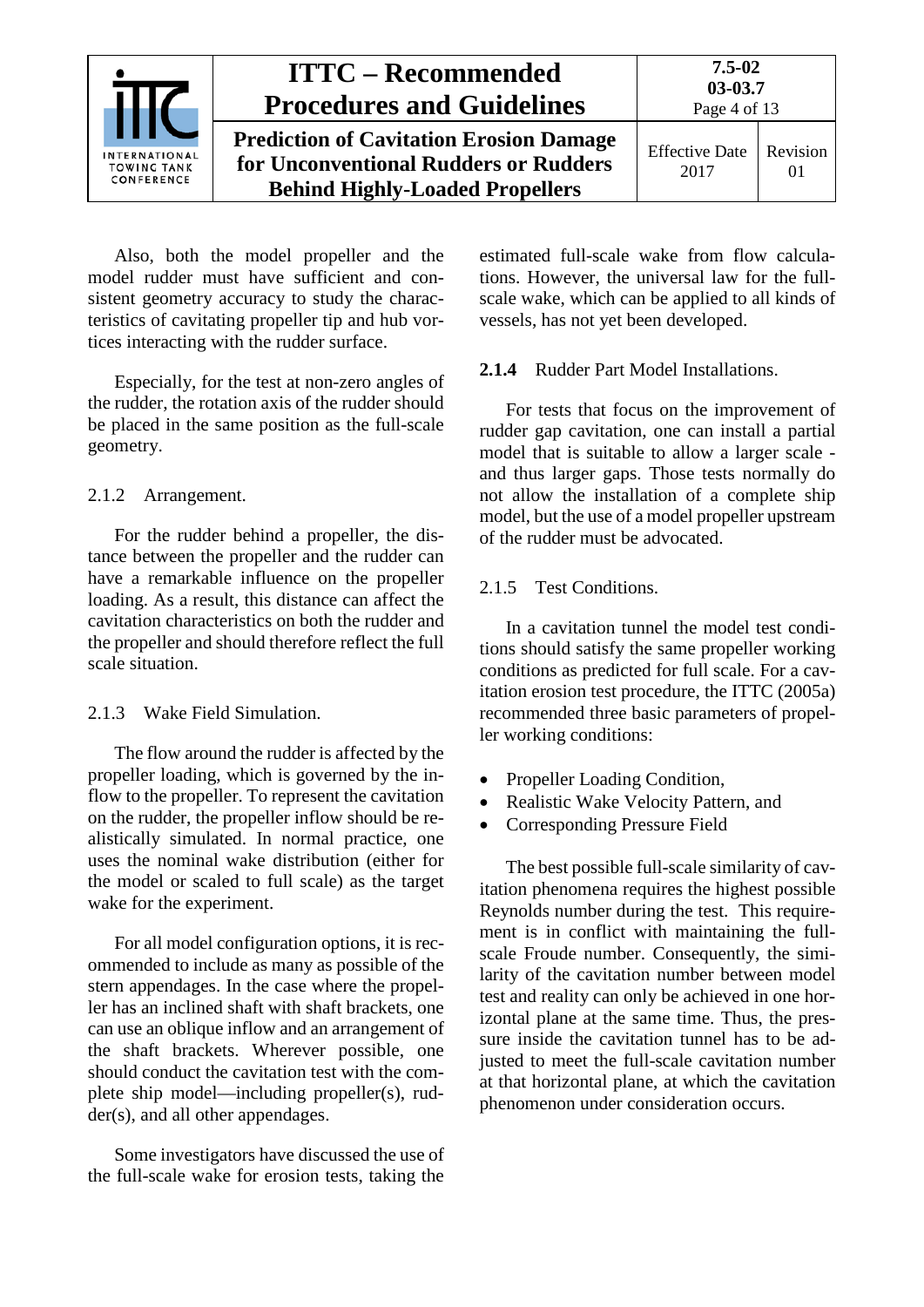

#### <span id="page-4-0"></span>2.1.6 Calibration.

For a successful erosion test, one must properly simulate, not only the cavitation pattern on the rudder, but also the cavitation generated from the propeller. As part of the preparation and set-up of the test, one must calibrate:

- Thrust and Torque of the Dynamometer,
- Correction of the Thrust and Torque on the bare Hub,
- Rudder Angle, and
- Balancer for the Rudder (if applied).

### <span id="page-4-1"></span>**2.2 Consideration for Rudder Cavitation Tests**

In addition to the test set-up, one must strongly consider the effects of propeller loading and scaling on the model tests and final cavitation prediction.

#### <span id="page-4-2"></span>2.2.1 Propeller Loading.

Since the rudder is located in flow accelerated by the propeller, and since this acceleration directly depends on the propeller loading, the propeller coefficient  $C_{Th}$  is of importance for the rudder cavitation behaviour. Measurement of an equivalent to the advance velocity of a propeller behind a ship, however, is difficult in a cavitation tunnel due to the hindered slipstream contraction and the blockage effect. For this reason, it is recommended to adjust the proper thrust coefficient,  $K_T$ , in the tunnel instead of  $C_{Th}$ . In practice, the use of  $K_T$  means that the tunnel water speed should be adjusted at constant propeller rpm until the proper  $K_T$  value is reached.

#### <span id="page-4-3"></span>2.2.2. Scale Effect.

Even more importantly than when performing model tests for propeller cavitation, one must account for scale effects when performing model tests for rudder cavitation. This effect especially holds when performing rudder cavitation tests for unconventional rudders. Most fullscale experience shows that for almost all rudder cavitation phenomena (gap, sheet, and vortex cavitation) - including cavitation inception - the rudder angle when cavitation occurs is underpredicted from the model test.

Regarding gap cavitation scale effects, another focus is the viscosity effect within those gaps. The flow through those gaps is highly viscous and suffers extremely from a Reynolds number that is too low at model scale. Boundary layers are too thick at model scale, hindering any fast flow through the rudder gaps and delaying gap cavitation.

Vortex cavitation is also not free from scale effects. For predicting the inception of the vortex cavitation at full scale from model tests, one should use the equation presented by McCormick (1962),

$$
\left(\frac{\sigma_{i,\text{full scale}}}{\sigma_{i,\text{ model scale}}}\right) = \left(\frac{Re_{\text{full scale}}}{Re_{\text{model scale}}}\right)^{m} \tag{2.1}
$$

where a typical value of the exponent *m* is 0.4. However, investigators should determine their own value based on different arrangements, conditions, and special properties of the cavitation testing facility - such as the gas content.

#### <span id="page-4-4"></span>**3. TEST METHODS**

To assess the possibility of cavitation erosion on unconventional rudders and on rudders behind highly-loaded propellers, one should apply the following methods:

- Paint Test and
- Cavitation Observation Using Time-Lapse Video or High-Speed Video.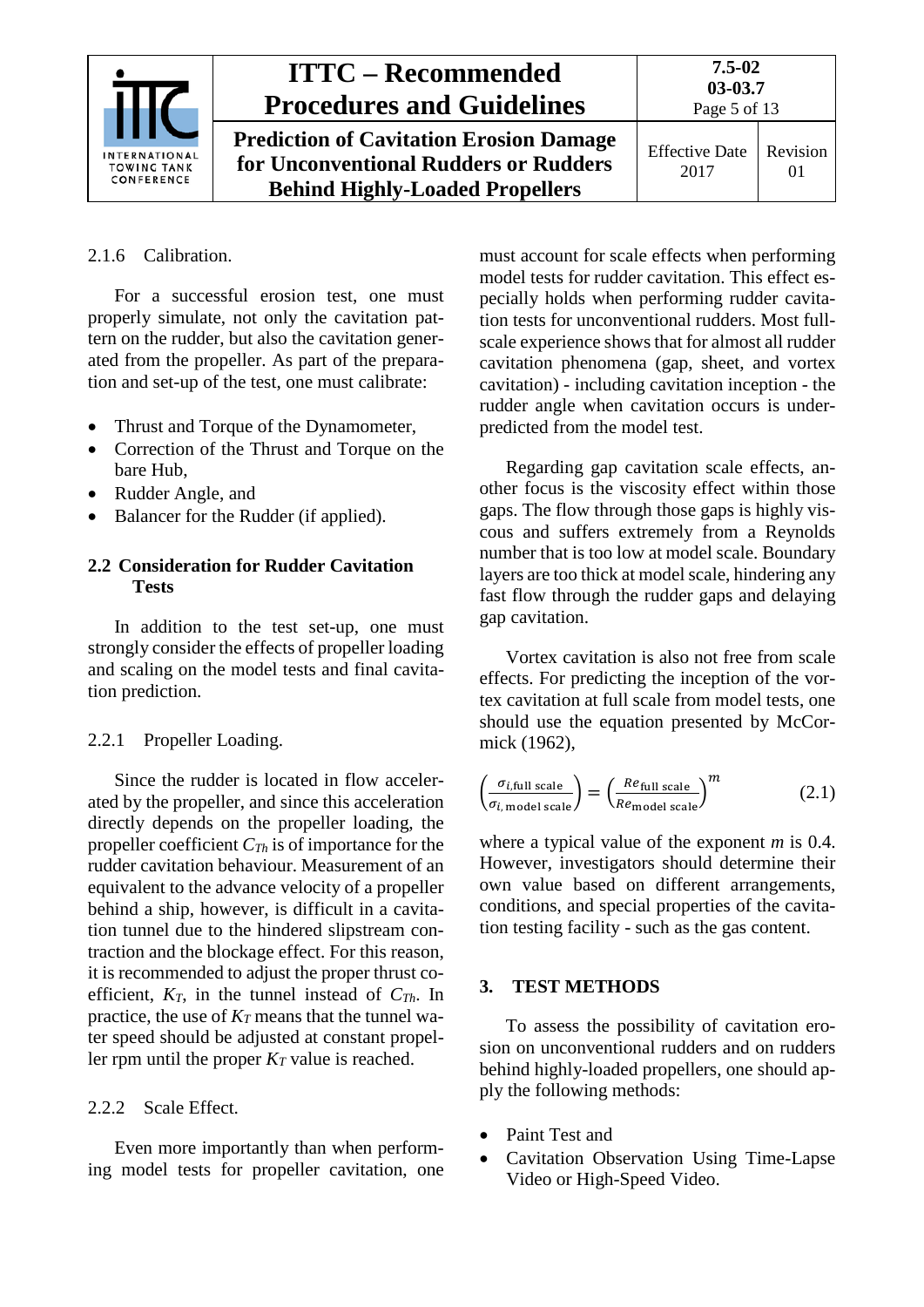|                                                          | <b>ITTC – Recommended</b><br><b>Procedures and Guidelines</b>                                                                     | $7.5 - 02$<br>03-03.7<br>Page 6 of 13 |                |
|----------------------------------------------------------|-----------------------------------------------------------------------------------------------------------------------------------|---------------------------------------|----------------|
| <b>INTERNATIONAL</b><br><b>TOWING TANK</b><br>CONFERENCE | <b>Prediction of Cavitation Erosion Damage</b><br>for Unconventional Rudders or Rudders<br><b>Behind Highly-Loaded Propellers</b> | <b>Effective Date</b><br>2017         | Revision<br>01 |

It is important that the test techniques be optimized for the specific test set-up. For improved results, one must consider not only the chargecoupled device (CCD) cameras, the lamps, the lenses, and the type of paint, but one must also consider the basic equipment such as the testsection windows, the prisms, the windows inside the ship models, and the fitting of the ship models with internal cameras and lamps. The ITTC (2005a) provided the recommended details for these types of tests.

#### <span id="page-5-0"></span>**3.1 Assessment of Erosiveness**

The traditional method to assess the erosiveness is to observe and assess the cavitation at model scale. Even if the fundamental physical mechanism is still not clear, this method represents a sufficient basis for assessment, as long as observation and judgment are conducted by a hydro dynamically-experienced observer.

The lack of su**c**h experience can lead to problems in high-speed video observations of cavitation at model scale. Cavitation simply looks different using this tool, and experience needs to be acquired to judge it correctly.

One important, but time-consuming means to gather the missing experience requires the observer to perform frequent full-scale rudder cavitation observations and to study the correlation between the model- and full-scale data. As long as this experience is lacking, high-speed video should be applied as an addition.

#### <span id="page-5-1"></span>**3.2 Recommendations for Unconventional Rudder Cavitation Tests**

The following recommendations are suggested for model testing of unconventional rudders or rudders behind highly-loaded propellers.

The operation of the complete unit of the rudder and the propeller with the most realistic propeller inflow conditions is essential. Use of complete ship models for wake generation should be considered wherever possible.

The local Reynolds number at the rudder profile should be larger than 300,000 (based on tunnel water speed and rudder profile length) to avoid laminar flow effects. One should always use as high a Reynolds number as possible. One should ensure a constant water quality, at least a constant  $O_2$ -saturation level, according to facilities standard conditions, as discussed by the ITTC (2002b).

At model scale, one should investigate a much wider range of rudder angles than required for cavitation-erosion-free operation at full scale. Also, one should re-produce the off-design conditions of the propeller during the cavitation erosion test.

When investigating local gap cavitation phenomena or cavitation phenomena occurring in the vicinity of rudder geometric details like spoilers, one should use large-scale part models.

Using such large-scale part models without the upstream propeller gives an unrealistic uniform inflow and should be used only for judging the relative means of cavitation improvement through spoilers, guide plates, etc. - during comparative testing.

In the case when full-scale cavitation behaviour of the rudder is known, one should use this information to calibrate the part rudder model test conditions. In practice, this means that one should vary the cavitation number and rudder angle until the problematic full-scale behaviour is reproduced. Then, one should use these conditions to investigate the means of cavitation improvement - through spoilers, guide plates, etc.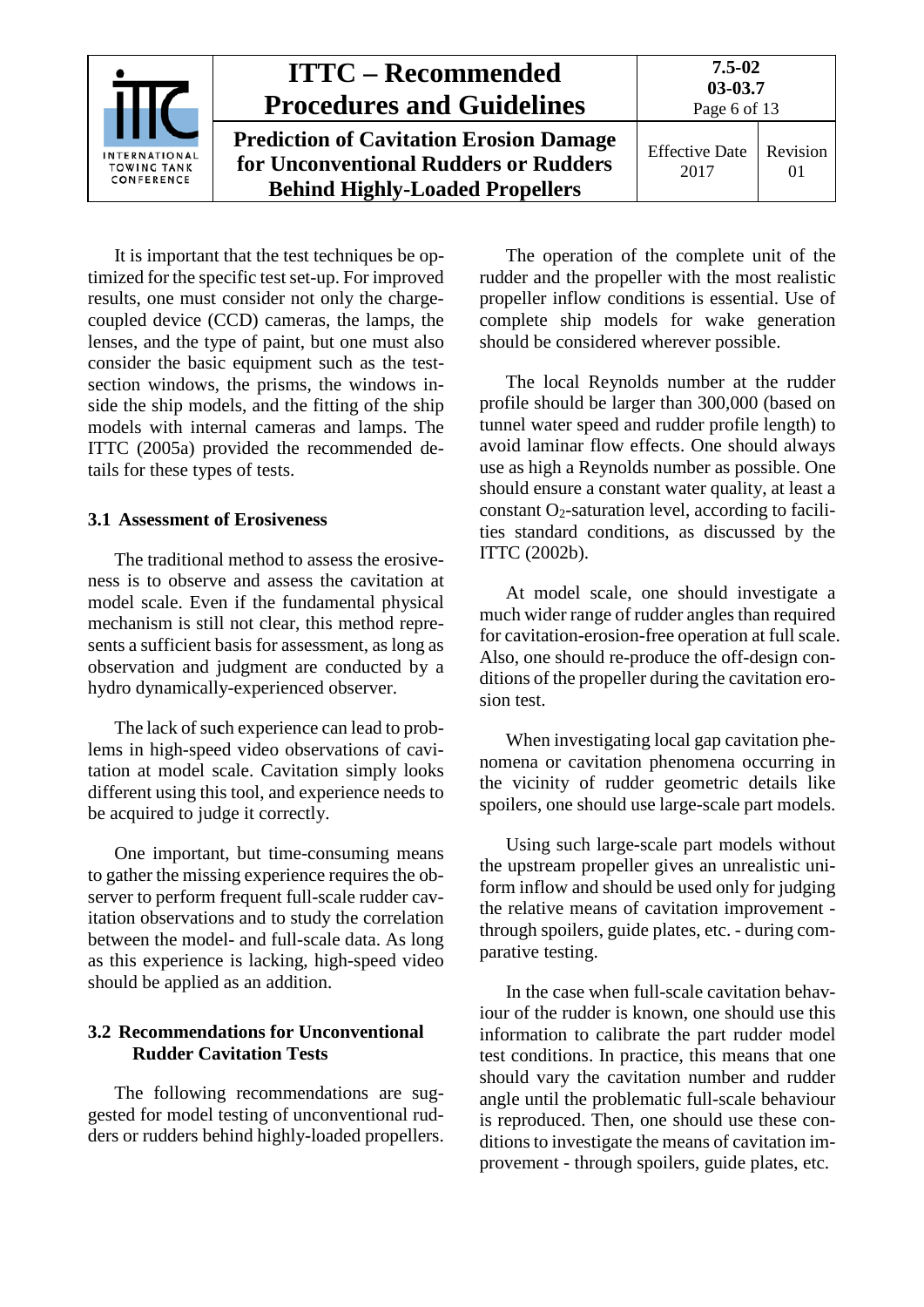

Full-scale rudder cavitation observations and the corresponding monitoring of rudder cavitation erosion damage are necessary to gather experience for visual assessment of rudder cavitation at model scale.

All of these recommendations especially apply for high-speed video observations.

### <span id="page-6-0"></span>**4. NUMERICAL METHOD**

In spite of much effort, a universally-acceptable numerical method for predicting cavitation erosion has not yet been developed, primarily because the physical mechanism for cavitation erosion has not been fully clarified. Hence, in practice, to evaluate the possibility of the occurrence of cavitation erosion on rudders, a designer without access to model-scale test data must rely on indirect numerical modelling - to obtain, for instance, the static-pressure distribution on the rudder surface - or on empirical approaches based on the designer's experience.

#### <span id="page-6-1"></span>**4.1 Numerical Methodologies**

The numerical methods can be divided into potential-flow and viscous-flow approaches.

<span id="page-6-2"></span>4.1.1 Potential-Flow Approach.

The potential-flow approach - such as a lifting-surface method or a boundary-element method (BEM) - is traditionally used in propeller and wing design, and it gives static-pressure information that can indicate the occurrence of cavitation on the surface of the rudder. Especially when a rudder is located just behind a propeller, one can consider the significant interaction between the propeller and the rudder by using the same numerical methodology. Of course, the calculation for the rudder alone with an appropriate inflow is also possible. It should be

noted that BEM codes give more realistic and convincing results than the lifting-surface theory, primarily because the rudder is relatively thicker than the propeller blades.

However, potential-flow methods cannot predict the sole cavitation around the bottom edge, without additional specific modelling. Also, for the semi-spade rudder, it is impossible to represent the gap between the rudder blade and the horn using the potential-flow approach.

#### <span id="page-6-3"></span>4.1.2 Viscous-Flow Approach.

The viscous flow approach can be categorized into single-phase solvers and multiphase solvers. A single-phase flow calculation can predict the flow pattern and static-pressure distribution around the rudder, which gives an indication of cavitation inception wherever the local static pressure becomes less than the vapour pressure. A multiphase flow calculation can give information on the unsteady behaviour of developed cavitation. However, in practice, few designers actually use multiphase flow calculations, because of high computational costs and the lack of universal acceptance of the cavitation-erosion models.

#### <span id="page-6-4"></span>**4.2 Consideration for the Rudder Inflow**

One major factor that affects the reliability of the numerical results for the rudder is how to consider the propeller action. The simple way is to assume the inflow and to calculate the flow around the rudder alone. The assumption of the inflow can be based on measurements in a model test or on numerical computations of the propeller. Conversely, one could compute the flow around the propeller and rudder simultaneously. However, this method increases the computational costs.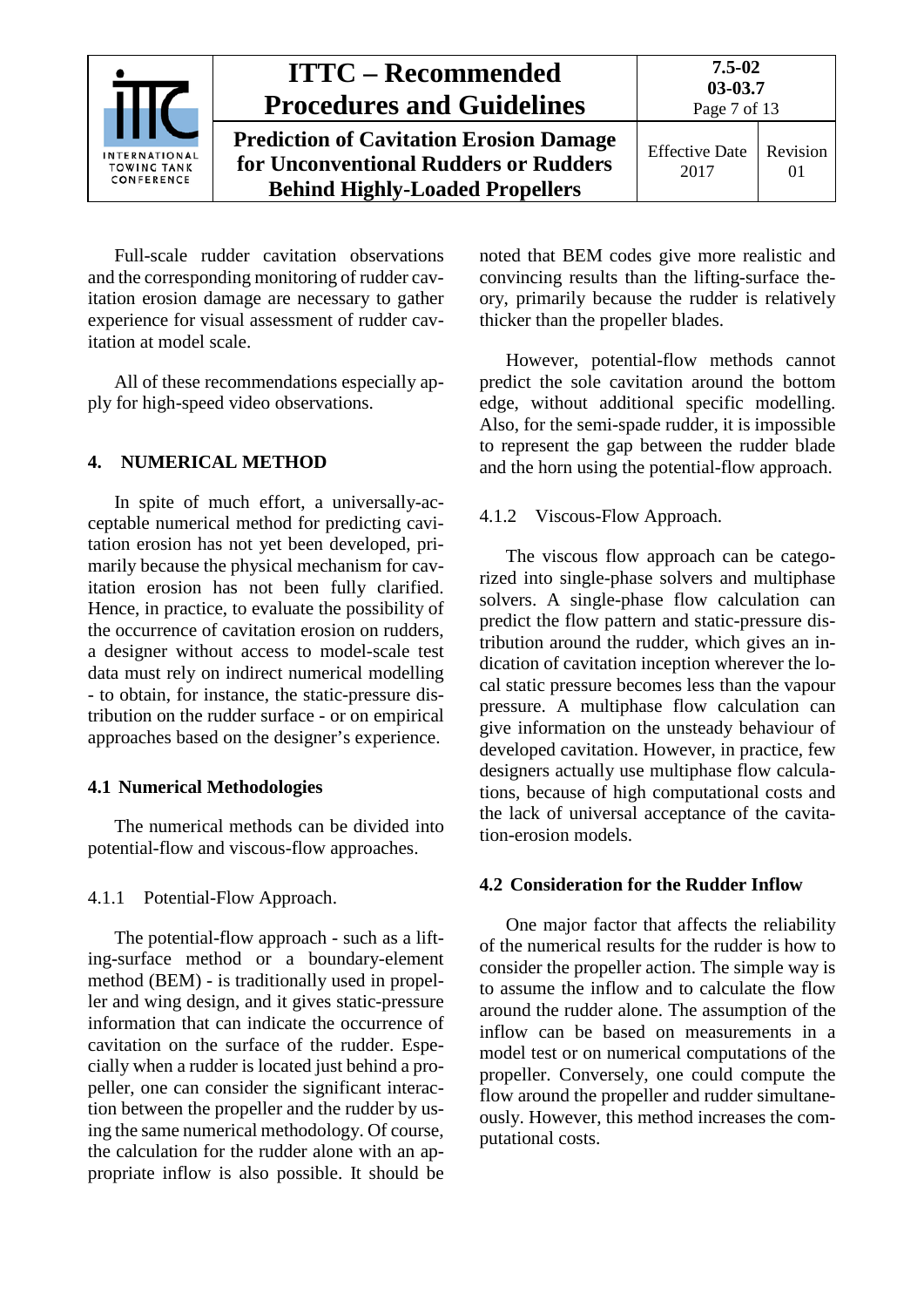| <b>INTERNATIONAL</b><br><b>TOWING TANK</b><br>CONFERENCE | <b>ITTC – Recommended</b><br><b>Procedures and Guidelines</b>                                                                     | $7.5 - 02$<br>03-03.7<br>Page 8 of 13 |                      |
|----------------------------------------------------------|-----------------------------------------------------------------------------------------------------------------------------------|---------------------------------------|----------------------|
|                                                          | <b>Prediction of Cavitation Erosion Damage</b><br>for Unconventional Rudders or Rudders<br><b>Behind Highly-Loaded Propellers</b> | <b>Effective Date</b><br>2017         | Revision<br>$\Omega$ |

Alternatively, one could represent the propeller as a momentum actuator disk and treat the thrust and torque of the propeller as momentum sources - iteratively determined by the potentialflow codes for the propeller. However, this method has problems in properly capturing the tip and hub vortices generated from the propeller, potentially important factors for rudder cavitation.

### <span id="page-7-0"></span>**4.3 Guidelines for Numerical Predictions**

The aim of the rudder design to minimize the cavitation erosion requires knowledge of the detailed unsteady flow and the cavitation dynamics occurring within the flow region accelerated by the propeller. Because the universally-accepted method to numerically predict the cavitation behaviour and subsequent erosion has not yet been developed, one must maximize the reliability of the available numerical methods. This reasoning leads to the following recommended guidelines for numerical modelling:

First of all, one must consider the propeller operation. At the very least, one should use a rudder inflow based on measurements downstream of the propeller from a model-scale test or based on predictions using a numerical simulation of the propeller.

If possible, one should directly model the interactive flow between the propeller and the rudder using an unsteady numerical simulation, which would provide more realistic results.

Only for the sole cavitation, when the bottom edge of the rudder is placed outboard of the propeller slipstream, can one obtain useful numerical calculations with a uniform rudder inflow. In this case, one can vary the incident angle to determine the sole cavitation performance.

The cavitation erosion is highly affected by the flow separation and local pressure gradient. Therefore, one should use geometry that is exact as possible for the calculation.

Especially, for the cavitation around the gap of the semi-spade rudder, the pressure gradient and flow depend highly on the curvature of the corners and the size and location of the gap, so it is important that one models these geometric features.

Also, to predict the erosion induced by propeller tip or hub vortex flows, the numerical approach should model the propeller geometry or, at the very least, should use a model of the vortex flow. However, for the vortex behaviour around the rudder surface itself, one must be very careful and recognize that the results are highly dependent on the choice of the numerical methodology.

One should use a quality computational grid with an adequate number of grid points to minimize the numerical error. Also, one should concentrate the grid points in regions where flow variable gradients are expected to be high and where the occurrence of cavitation is suspected.

For the best predictions, one should conduct the numerical computation at the full-scale Reynolds number, especially for the gap and vortex cavitation.

At the moment, under the circumstance that the universal methodology for multiphase, viscous flow computations of cavitation has not yet been developed, the evaluation of the overall procedure is more useful than that of the detailed procedure (like the choice of the turbulence model or the grid topology) in practical design.

Therefore, in making the final prediction of rudder cavitation performance, one should only evaluate the numerical modelling results in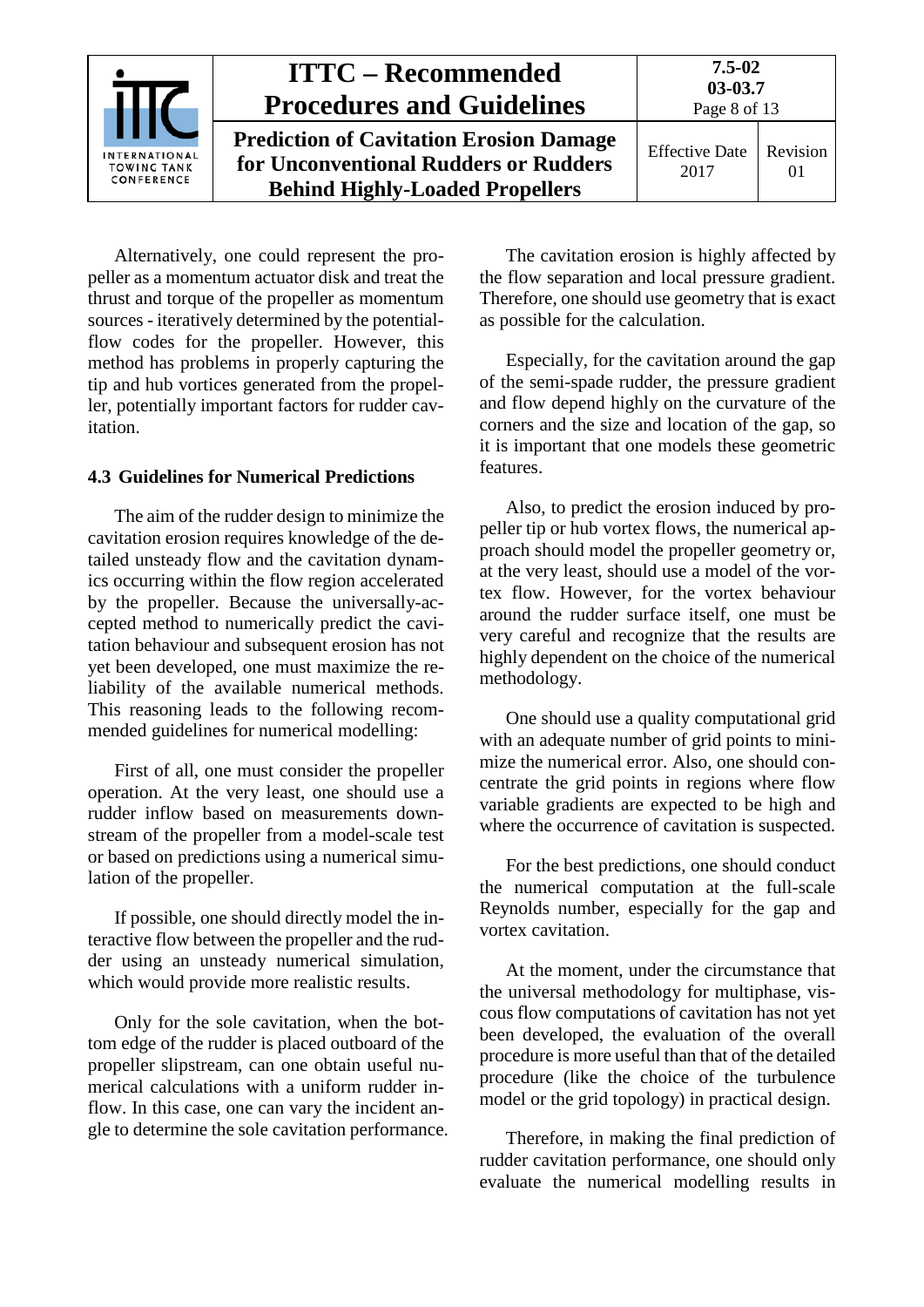

**Prediction of Cavitation Erosion Damage for Unconventional Rudders or Rudders Behind Highly-Loaded Propellers**

comparison with full-scale or model-scale test data.

| Parameter Type       | <b>Absolutely Required</b>          | Worthwhile to Have                    |  |
|----------------------|-------------------------------------|---------------------------------------|--|
|                      | Type of Ship                        | <b>Ship Main Particulars</b>          |  |
|                      | Engine Power and rpm                | Propeller Geometry Data (Blade Sec-   |  |
| Infor-<br>General    | Propeller/Rudder Main Particulars   | tion Distributions of Pitch, Chord,   |  |
| mation (Ship and     | <b>Shaft Immersion</b>              | $etc.$ )                              |  |
| Propeller Operat-    | <b>Tip Clearance</b>                | <b>Propeller Design Conditions</b>    |  |
| ing Conditions)      | <b>Rudder Geometry Details</b>      | Range of the concerned propeller off- |  |
|                      | Drawing of the Stern Shape, Includ- | design conditions                     |  |
|                      | ing the Arrangement of Appendages   |                                       |  |
|                      | Propeller/Rudder Model Material     | Detailed Inspection of the Blade Ge-  |  |
|                      | Flow Velocity, Including the Wake   | ometry                                |  |
| Model<br>Propel-     | <b>Distributions</b>                | Pressure Drop through the Test Sec-   |  |
| ler/Rudder Oper-     | <b>Static Pressure</b>              | tion                                  |  |
| ating Conditions     | Propeller Thrust and Torque         | Level of Turbulence Upstream of the   |  |
|                      | Propeller rpm                       | Propeller                             |  |
|                      | <b>Rudder Angle</b>                 | <b>Rudder Forces and Moments</b>      |  |
|                      | Water Temperature                   | Tensile Strength of the Water         |  |
| <b>Water Quality</b> | Air Content (as % Saturation or %   | Nuclei Distribution Number and Size   |  |
| Oxygen Saturation)   |                                     |                                       |  |
|                      | Type of Video Camera                |                                       |  |
| Instrumentation      | Type and Method of Illumination     |                                       |  |
|                      | Type of High-Speed Video System     |                                       |  |
|                      | Number of Frames Per Second         |                                       |  |
|                      | Type of Paint                       | Type of Thinner                       |  |
| Paint                | Method of Model Painting            | Mixture of Paint/Thinner              |  |
|                      | Number of Paint Layers              | Preparation<br>the<br>Propeller<br>of |  |
|                      | Duration of the Paint Test          | model before Painting                 |  |

Table 5.1 Key parameters for predicting cavitation erosion damage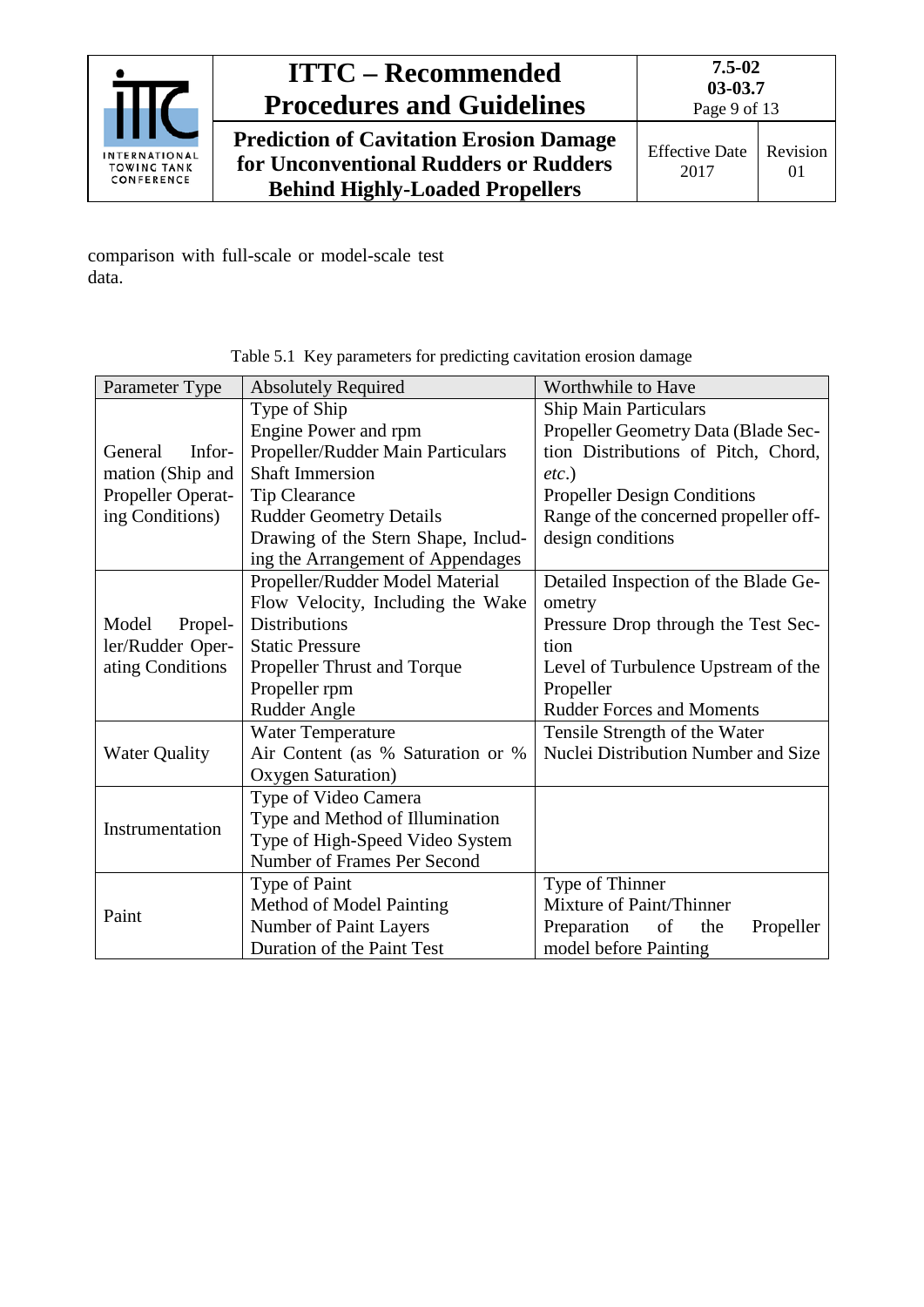

**Prediction of Cavitation Erosion Damage for Unconventional Rudders or Rudders Behind Highly-Loaded Propellers**

| <b>Basic Measured Data</b>                                                               |                                         | <b>Derived Parameters</b>  |                                                                                                                       |
|------------------------------------------------------------------------------------------|-----------------------------------------|----------------------------|-----------------------------------------------------------------------------------------------------------------------|
| <b>Representative Static Pres-</b><br>sure at the Position of Cav-<br>itation Occurrence | $\boldsymbol{p}$                        | <b>Cavitation Number</b>   | $p_{\text{Tunnel}}-p_{\text{V}}$<br>$\sigma =$<br>$\frac{1}{2} \rho_{\text{Tunnel}}(\pi n_{\text{M}} D_{\text{M}})^2$ |
| Rate of Revolutions (rps)                                                                | $\overline{N}$                          | <b>Torque Coefficient</b>  | $K_Q$                                                                                                                 |
| Tunnel Speed $(m/s)$                                                                     | $V$ Tunnel                              | <b>Thrust Coefficient</b>  | $K_T$                                                                                                                 |
| Propeller Thrust (N)                                                                     | $\overline{T}$                          | <b>Advance Coefficient</b> | $J_{\rm A}$                                                                                                           |
| Propeller Torque (Nm)                                                                    | $\varrho$                               | <b>Vapor Pressure</b>      | $p_{\rm V}$                                                                                                           |
| Rudder Angle (degrees)                                                                   |                                         | <b>Water Density</b>       | $\rho_{\text{Water}}$                                                                                                 |
| Water Temperature $(^{\circ}C)$                                                          | t                                       |                            |                                                                                                                       |
| Air Content /<br>Oxygen<br>Content                                                       | $^{\prime\prime}$ / $^{\prime\prime}$ s |                            |                                                                                                                       |

Table 5.2 Checklist of basic variables and derived parameters

Table 5.3 ITTC recommendations for certain parameters

| Parameter                 | <b>Recommended Values</b>                | Comments/References                     |  |
|---------------------------|------------------------------------------|-----------------------------------------|--|
| Pressure Adjustment to    | $0.8 R$ , $0.0 R$ , $-0.8 R$             | According to the Position of Cavitation |  |
|                           |                                          | Occurrence on the Rudder                |  |
| Blockage                  | Less Than 20% of Test Sec-               |                                         |  |
|                           | tion Size                                |                                         |  |
| Number of Revolutions     | As High as Possible in Ac-               |                                         |  |
| of the Model Propeller    | cordance with the Tunnel   ITTC $(1996)$ |                                         |  |
|                           | Speed                                    |                                         |  |
| Air Content / Nuclei Dis- | High Enough to Avoid Delay               | ITTC (1984), ITTC (2005b)               |  |
| tribution                 | of Cavitation Inception                  |                                         |  |
|                           | At Least Two Different Rota-             |                                         |  |
| Reproducibility           | tions                                    | <b>ITTC</b> (1993)                      |  |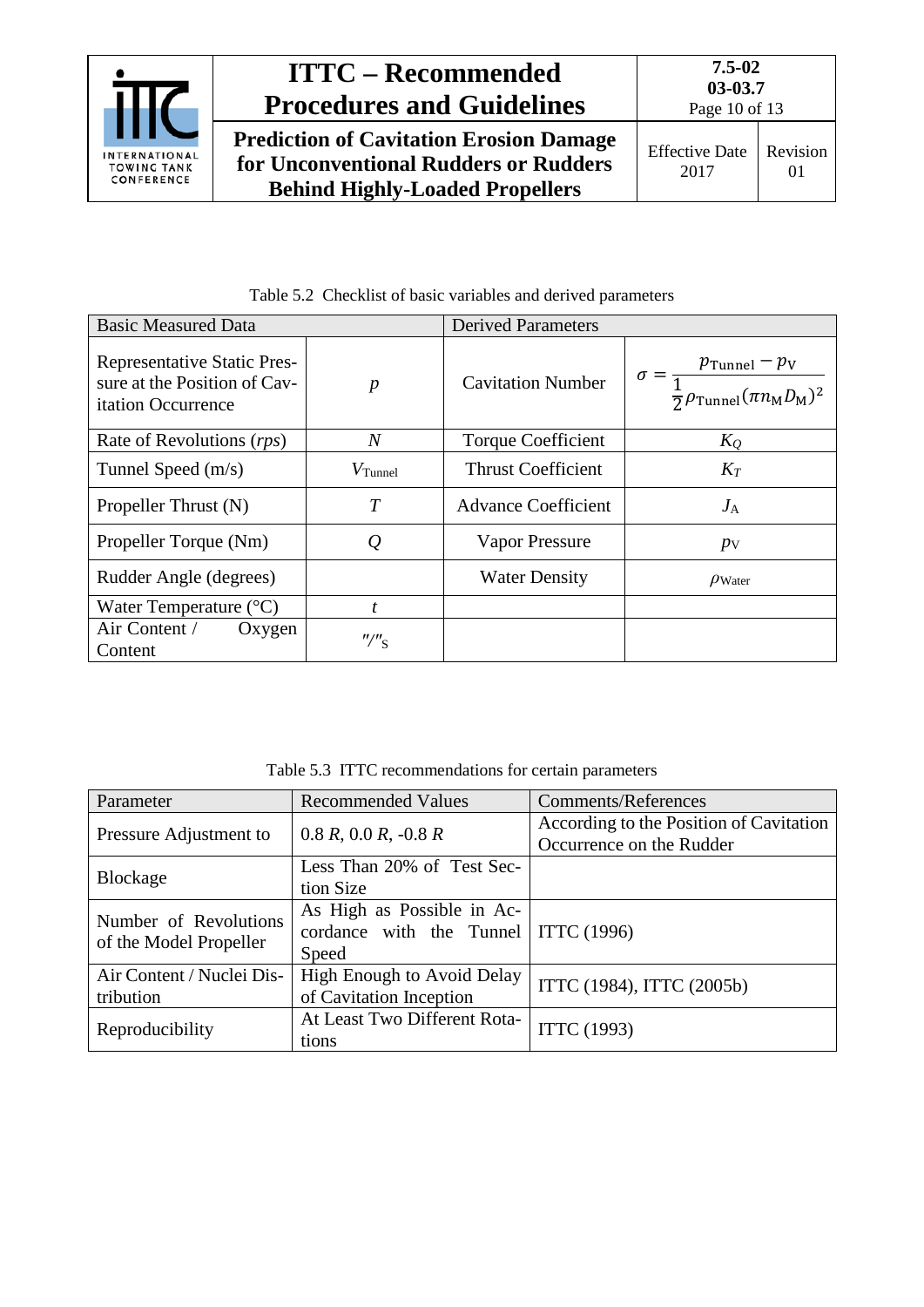

#### <span id="page-10-0"></span>**5. KEY PARAMETERS**

The key parameters that one must consider in predicting cavitation and erosion damage for unconventional rudders and for rudders behind highly-loaded propellers are basically the same parameters recommended by the ITTC Procedure 7.5-02-02-03.5 (2005) for propellers and conventional rudders. Additionally, one should collect information on the position and loading of the rudder in order to assess the rudder cavitation.

These key parameters can be categorized into absolutely necessary data and data that is worthwhile to have (but not necessary). This worthwhile, but not necessary, data will considerably help to improve the reliability and quality of the measurements.

Table 5.1 lists the key parameters for predicting cavitation and erosion damage. Then, Table 5.2 provides one with a checklist of the basic variables and the derived parameters. Finally, Table 5.3 provides some ITTC recommendations for certain parameters.

#### <span id="page-10-1"></span>**6. VALIDATION**

Improvement in predicting cavitation and erosion damage for unconventional rudders or rudders behind highly-loaded propellers requires the continuing validation of the modelling methodology. For numerical models, validation is the assessment of the accuracy of the computational simulation by comparison with experimental data. Thus, validation implies that one has quantified the uncertainty of the experimental data, and this section describes the required uncertainty analysis. In addition, this section lists some key benchmark tests that one can use to help validate their models.

#### <span id="page-10-2"></span>**6.1 Uncertainty Analysis**

The ITTC (1993) mentioned critical issues concerning scale effects in cavitation testing. Customers should be informed of the uncertainty assessment methodology used and which uncertainties can be expected for the tests.

As a result of the questionnaire conducted by the ITTC (2008) on cavitation modelling, the extent of rudder cavitation phenomena seems to be rather under-predicted from model tests, and the rudder angle corresponding to cavitation inception seems to be larger at model scale than at full scale. This discrepancy might be due to the previously discussed scale effects, especially when testing with a low Reynolds number, which can result in an unrealistically hindered flow through the rudder gaps, for example. Model basins should be aware of this discrepancy and should inform their customers that the model test results have a tendency to show an optimistic picture of the full-scale situation. It is an important task for the future, however, to overcome this uncertainty.

For computational fluid dynamics (CFD), the ITTC (1999) discussed uncertainty analysis. Also, the ITTC (2002) included this topic in their Quality Manual (Section 7.5-03-01-01 – 7.5-03-01-04). Stern and his colleagues (2001) proposed a verification and validation procedure for CFD simulations. More recently, Oberkampf, Trucano, and Hirsch (2004) provided a very objective and extensive description of verification, validation, and the predictive capability of all types of computational models. However, no universally-accepted procedure exists for the verification and validation of CFD simulations.

For the uncertainty analysis of measurements, one should follow the regulations and recommendations from the ITTC (1990) and the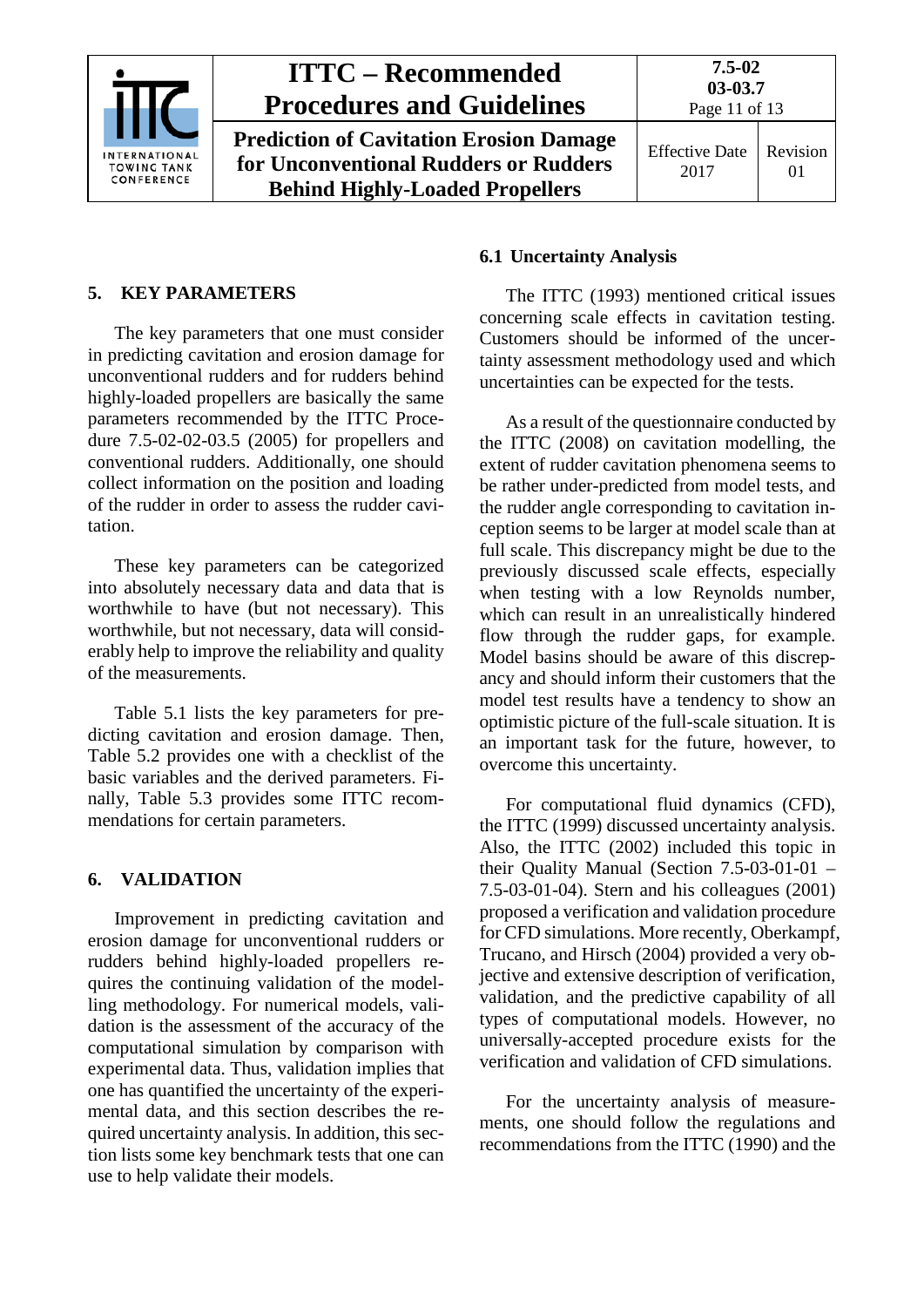

ISO (1992, 1993a, 1993b) - as well as the practices discussed by Coleman and Steele (1999).

### <span id="page-11-0"></span>**6.2 Benchmark Tests**

The ITTC (1969, 1981, 1984) has conducted several benchmark cavitation tests for standard screw propellers, for comparative tests using the soft-surface technique, and for extensive comparative erosion tests. The results of these benchmark tests should prove quite useful for validating numerical modelling.

### <span id="page-11-1"></span>**7. REFERENCES**

- Bark, G., Friesch, J., Kuiper, G. and Ligtelijn, J. T., 2004, "Cavitation Erosion on Ship Propellers and Rudders," 9<sup>th</sup> International Symposium on Practical Design of Ships and Other Floating Structrues (PRADS), Lübeck-Travemünde, Germany.
- Coleman, H. W. and Steele, W. G., 1999, *Experimention and Uncertainty Analysis for Engineers*, John Wiley & Sons, Inc., Second Edition.
- Friesch, J., 2003, "Erosion Problems on Fast High Powered Ships," The  $7<sup>th</sup>$  International Conference on Fast Sea Transportation (FAST '03), Ischia, Italy.
- ISO (International Organization for Standardization), 1992, "Measurement Uncertainty," ISO/TC 69/SC 6.
- ISO (International Organization for Standardization), 1993a, "Guide to the Expression of Uncertainty in Measurement," ISBN 92-67- 10188-9.
- ISO (International Organization for Standardization), 1993b, "International Vocabulary of

Basic and General Terms in Metrology," ISBN 92-67-01075-1.

- ITTC (International Towing Tank Conference), 1969, "Report of the Cavitation Committee,"  $12<sup>th</sup> TTC$ , Rome, Italy, Vol. 1, pp. 343-554.
- ITTC (International Towing Tank Conference), 1981, "Report of the Cavitation Committee," 16th ITTC, Leningrad, USSR, Vol. 1, pp. 377-471.
- ITTC (International Towing Tank Conference), 1984, "Report of the Cavitation Committee," 17<sup>th</sup> ITTC, Göteborg, Sweden, Vol. 1, pp. 195-270.
- ITTC (International Towing Tank Conference), 1990, "Report on the Panel of Validation Procedures," 19th ITTC, Madrid, Spain, Vol. 1, pp. 577-603.
- ITTC (International Towing Tank Conference), 1993, "Report of the Cavitation Committee," 20<sup>th</sup> ITTC, San Francisco, California, USA, pp. 191-255.
- ITTC (International Towing Tank Conference), 1996, "Report of the Cavitation Committee," 21st ITTC, Trondheim, Norway, Vol. 1, pp. 63-126.
- ITTC (International Towing Tank Conference), 1999, "Report of the Resistance Committee," 22nd ITTC, Seoul, Korea and Shanghai, China, pp. 173-246.
- ITTC (International Towing Tank Conference), 2002a, "Model-Scale Cavitation Test," ITTC Recommended Procedures and Guidelines: Testing and Extrapolation Methods for Propulsion and Cavitation.
- ITTC (International Towing Tank Conference), 2002b, "Report of the Specialist Committee